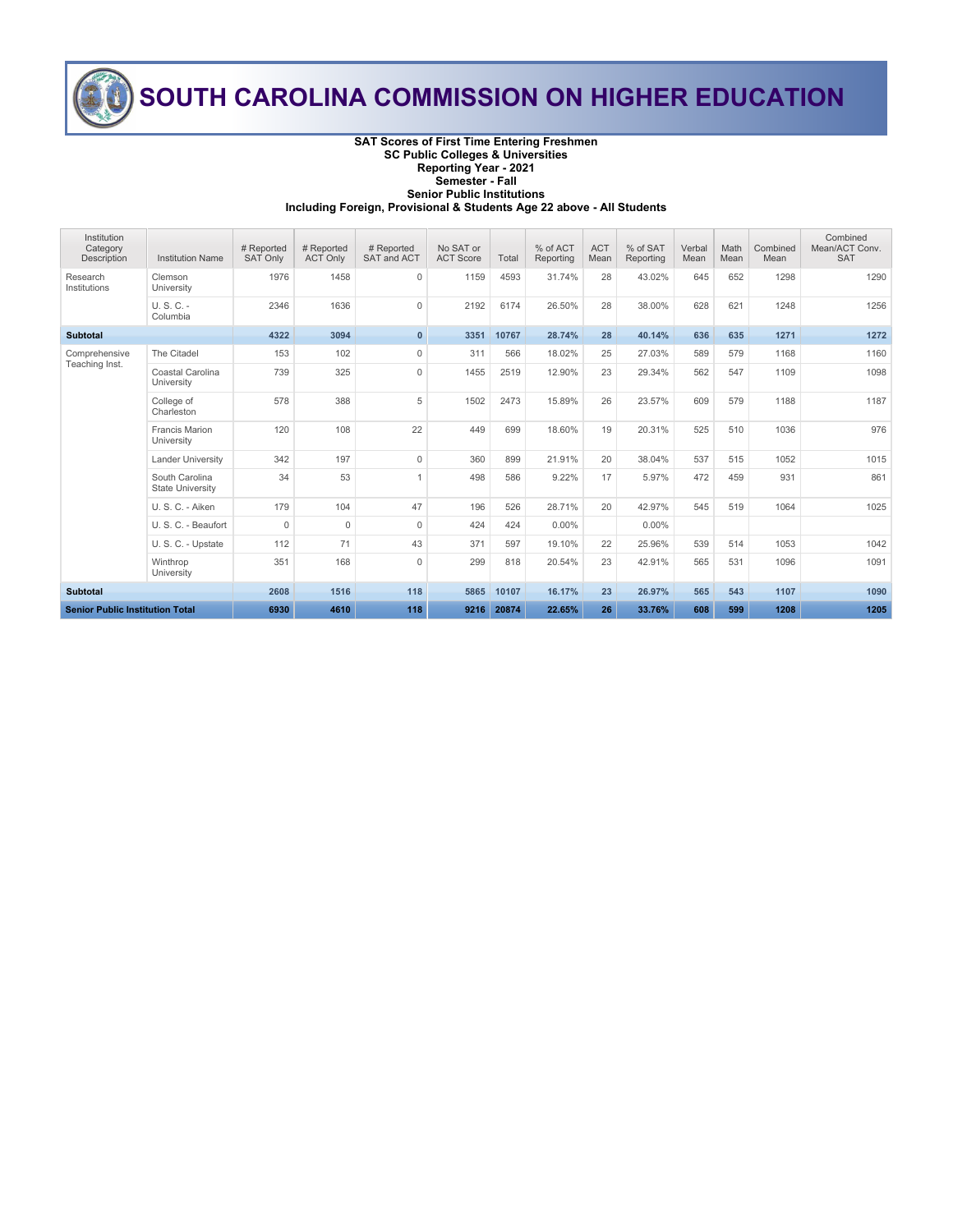

# **SOUTH CAROLINA COMMISSION ON HIGHER EDUCATION**

**SAT Scores of First Time Entering Freshmen SC Public Colleges & Universities Reporting Year - 2021 Semester - Fall Two Year Reg. Campuses of USC**

**Including Foreign, Provisional & Students Age 22 above - All Students**

| <b>Institution Category</b><br>Description | Institution<br>Name          | # Reported<br><b>SAT Only</b> | # Reported<br><b>ACT Only</b> | # Reported<br>SAT and ACT | No SAT or<br><b>ACT Score</b> | Total | % of ACT<br>Reporting | <b>ACT</b><br>Mean | % of SAT<br>Reporting | Verbal<br>Mean | Math<br>Mean | Combined<br>Mean | Combined<br>Mean/ACT Conv.<br><b>SAT</b> |
|--------------------------------------------|------------------------------|-------------------------------|-------------------------------|---------------------------|-------------------------------|-------|-----------------------|--------------------|-----------------------|----------------|--------------|------------------|------------------------------------------|
| Two Year Reg.<br>Campuses of USC           | $U. S. C. -$<br>Lancaster    | 0                             | 0                             | $\mathbf{0}$              | 367                           | 367   | $0.00\%$              |                    | $0.00\%$              |                |              |                  |                                          |
|                                            | $U. S. C. -$<br>Salkehatchie | $\Omega$                      | $\Omega$                      | $\Omega$                  | 132                           | 132   | $0.00\%$              |                    | $0.00\%$              |                |              |                  |                                          |
|                                            | $U. S. C. -$<br>Sumter       | $\Omega$                      | $\Omega$                      | $\Omega$                  | 266                           | 266   | $0.00\%$              |                    | $0.00\%$              |                |              |                  |                                          |
|                                            | $U. S. C. -$<br>Union        | $\Omega$                      | $\Omega$                      | $\Omega$                  | 147                           | 147   | $0.00\%$              |                    | $0.00\%$              |                |              |                  |                                          |
| Two Year Reg. Campuses of USC<br>Total     |                              | $\mathbf{0}$                  | $\Omega$                      | $\mathbf{0}$              | 912                           | 912   | $0.00\%$              |                    | $0.00\%$              |                |              |                  |                                          |